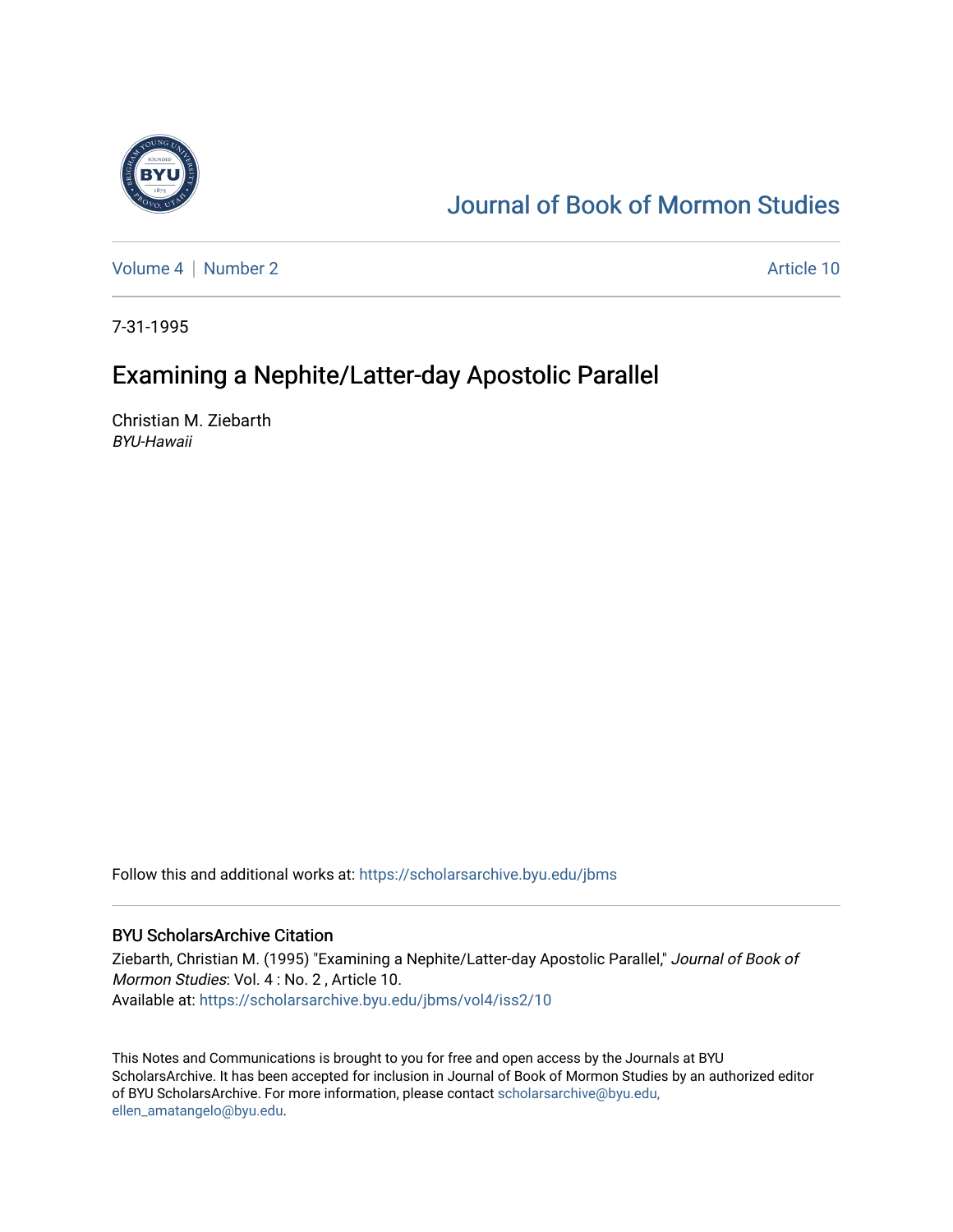

NEAL A. MAXWELL INSTITUTE FOR RELIGIOUS SCHOLARSHIP

BRIGHAM YOUNG UNIVERSITY . PROVO, UTAH

- Notes and Communications: Examining a Nephite/ Latter-day Apostolic Parallel **Title**
- Christian M. Ziebarth **Author(s)**
- *Journal of Book of Mormon Studies* 4/2 (1995): 151–54. **Reference**
	- 1065-9366 (print), 2168-3158 (online) **ISSN**
	- The events of 3 Nephi and 4 Nephi may foreshadow the events of the final days as witnesses of Christ are killed, are raised from the dead, and continue to instill fear in the hearts of the wicked. **Abstract**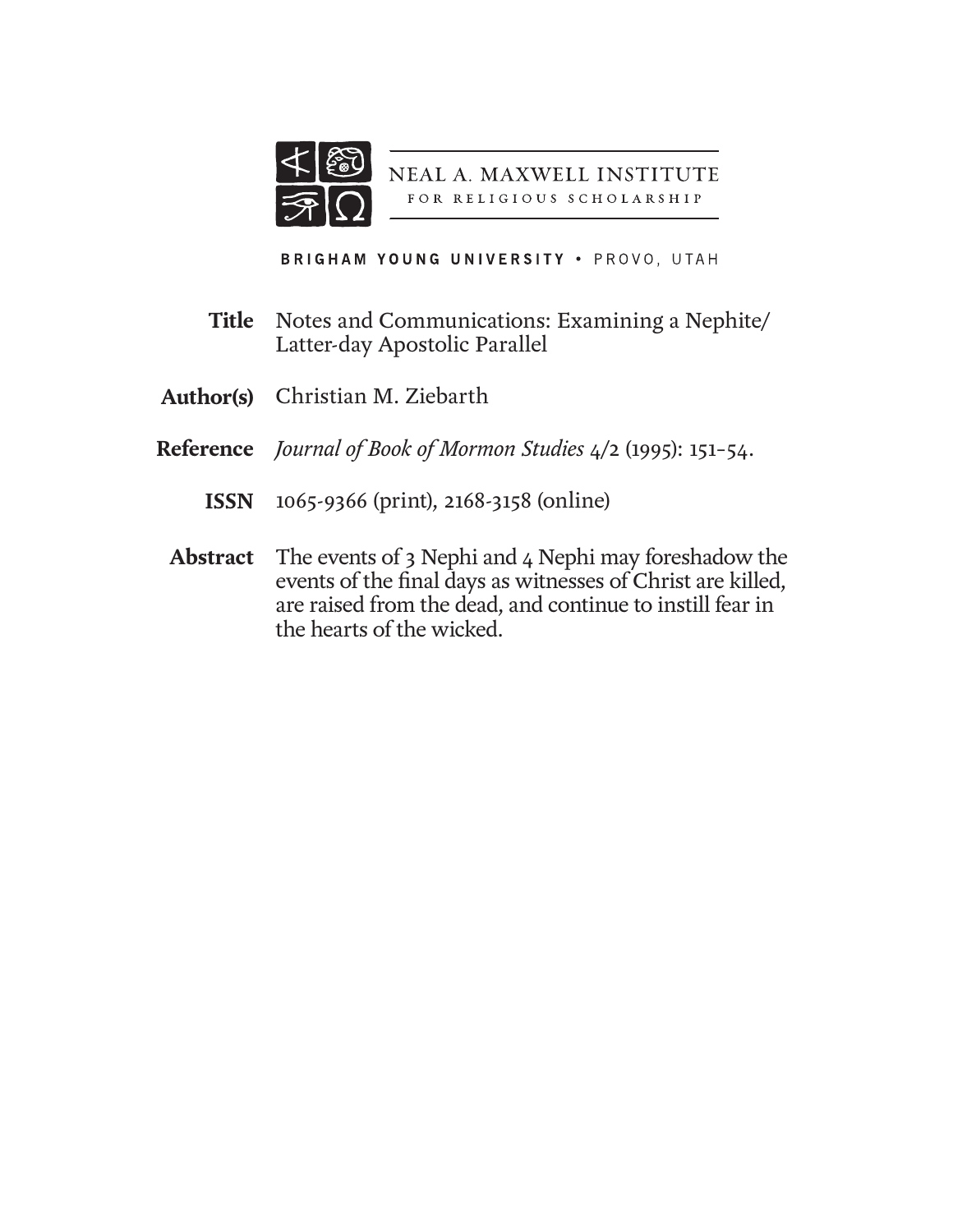#### NOTES AND COMMUNICATIONS

### Examining a Nephite/Latter-day Apostolic Parallel

#### Christian M. Ziebarth

It has long been recognized that the beginning chapters of 3 Nephi provide a type for the events that will precede the millennial era and that 4 Nephi describes the same type of society that will exist during the thousand years of peace.<sup>1</sup> It is my belief that these portions of the Book of Mormon should be read with the purpose of coming to an understanding of its larger allegorical application to the last days.

In studying how the conditions before the coming of the Savior to the Nephites so closely parallel prophecies of the latter times, we see powerful evidence that the inspired writers of the Book of Mormon truly saw our day. Indeed, because of the great significance of the second coming of the Savior, the Lord prepared, preserved, and provided this record of a people who had previously experienced the coming of the risen Christ.2

<sup>1</sup> See Joseph Fielding McConkie, Robert L, Millct, and Brent L. Top, *Doctrinal Commentary on the Book of Mormon, vol. 4, 3 Nephi through Moroni* (Salt Lake City: Bookcraft, 1992), 27, 205-6.

E. Dale LeBaron, "The Book of Mormon: Pattern in Preparing a People to Meet the Savior," in *Doctrines of the Book of Mormon*, 1991 Sperry *Symposium,* ed. Bruce A. Van Orden and Brent L. Top (Sail Lake City: Deseret Book. 1992), 70-79.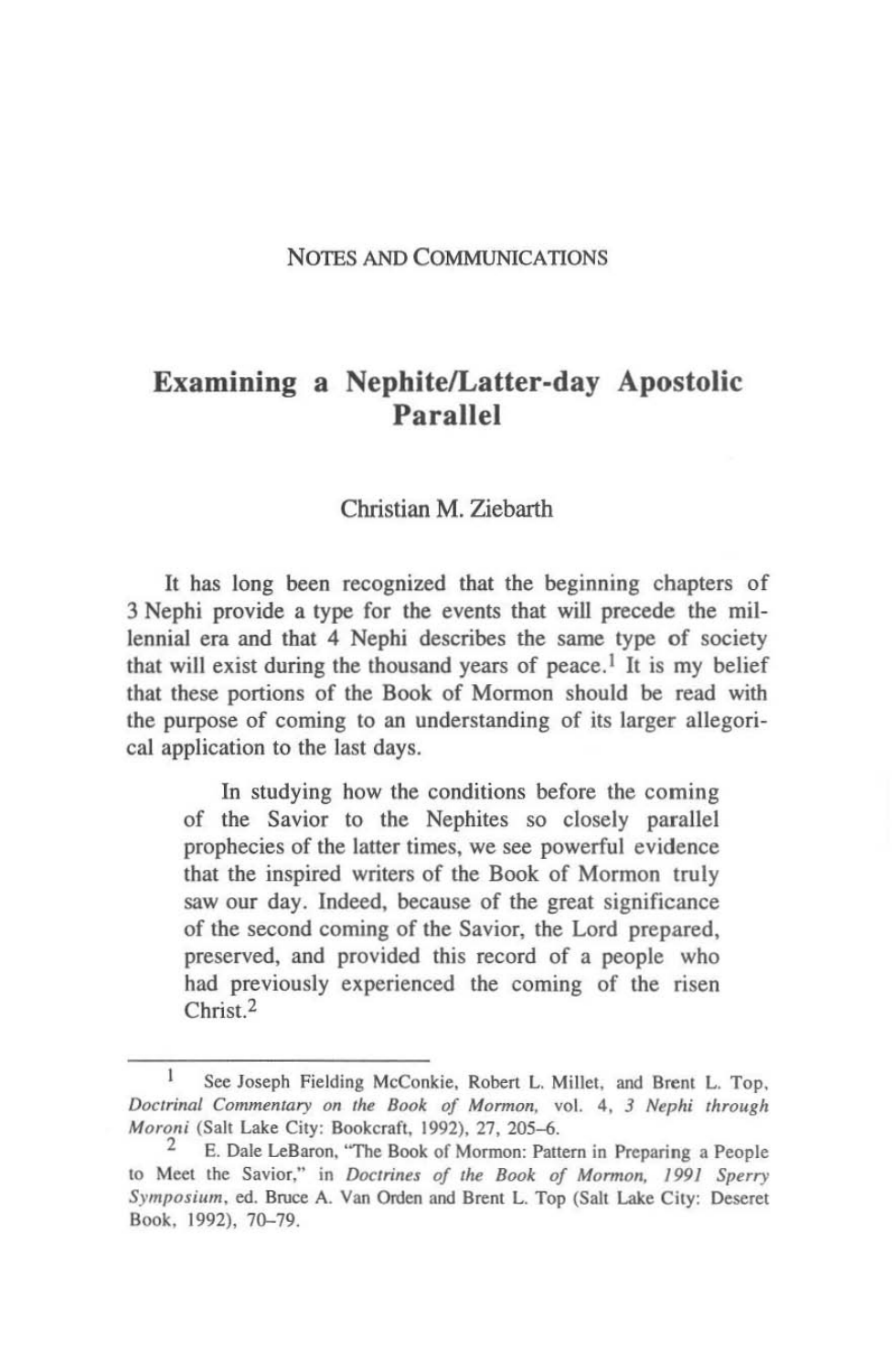Even as far back as 1840, the First Presidency issued a statement:

Connected with the building up of the Kingdom is the printing and circulation of the Book of Mormon, ... [which throws} a light on the proceedings of Jehovah which have already been accomplished, and mark[s] out the future in all its dreadful and glorious realities<sup>3</sup>

But have we collectively realized the extent to which this is the case? What is true of the large picture may also be true of its component parts. One possible parallel between certain events from the Nephite era and in the time before the second coming of the Savior is examined here.

In the Book of Mormon we read of the chaos that was taking place immediately before the death of Christ in the Holy Land and his subsequent visit to the Nephites in the New World. The situation was much the same then as it is in our day: political assassinations (3 Nephi 6:30), rejection of the prophets (3 Nephi 6:23; 7: 14), widespread pride and class distinctions (3 Nephi  $6:10-12$ ), and those who were saying that Christ was delaying his coming, or, even yet, that there was no Christ. There were many prophets sent to testify to the people of their wickedness and of the need for repentance. One of these prophets was Timothy. The Book of Mormon text declares that Timothy's brother, Nephi, had the power to speak so that his listeners could not disbelieve his words (3 Nephi 7:18). Since this is the type of influence that comes from preaching by the spirit. and we know that Timothy was of the spiritual stature to be chosen as one of the Nephite Twelve, we can surmise that Timothy also had the power to speak so that the people could not disbelieve his words. Since the guilty take the truth to be hard (1 Nephi 16:2), they sought to shut the mouth of the prophet and in this case did so by stoning him until he suffered death (3 Nephi 7:19). "Those who had so given themselves up to the spirit of the adversary feasted upon anger and hatred and lost their appetite for the spirit of peace, joy. and

3 *DHC 4:187.*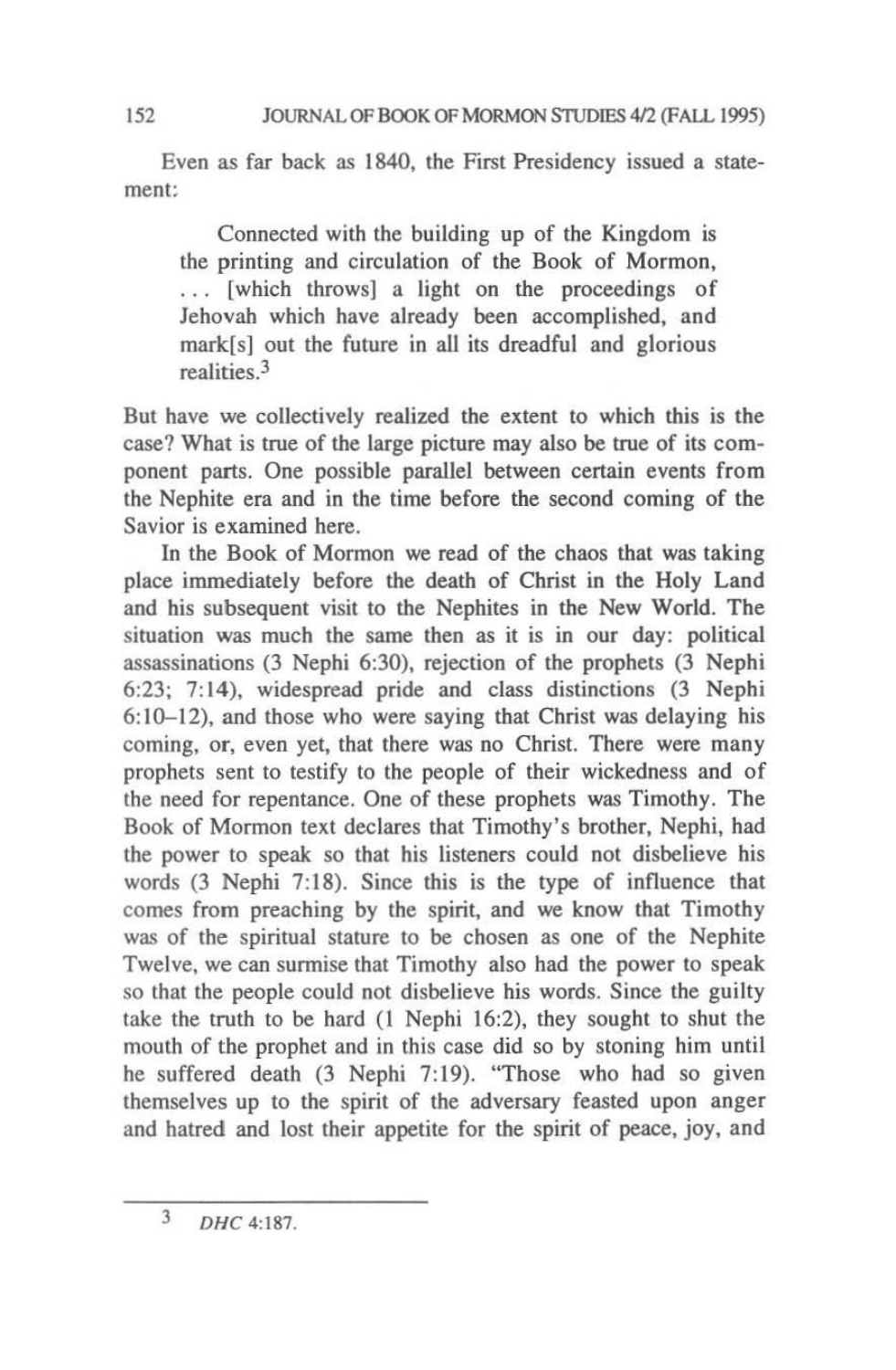love which accompany the gospel and the obedient spirit.''4 Apparently, this provided a type of false relief to those who slew him who felt they were then spared from the jarring and disconcerting words of one who made them aware of their guilt and impending destruction. This false sense of comfort lasted only until Nephi, the brother of Timothy, exercised his priesthood power to raise him from the dead (3 Nephi 7:19; 19:4), which sent the wicked into a blind rage because they were then left without excuse (see 3 Nephi 7:18-20). Both Nephi and Timothy later became apostles when the Lord came and visited and taught those who survived the destruction that occurred in America at the time of his death (see 3 Nephi 11 :18-22; 19:4).

Similar events are prophesied to occur in the latter days. John the Revelator told of "two prophets that are to be raised up to the Jewish nation in the last days" (D&C 77:15; see Revelation 11:3- 12), likely "members of the Council of the Twelve or of the First Presidency of the Church,"<sup>5</sup> to testify of their wickedness. Their words too would torment carnal minds until the only resort for those who will not heed their counsel to repent is to kill the prophets. In this case as well, the wicked people will feel they are free from the hard truth, even so much as to send gifts to each other commemorating the slayings (Revelation 11:10). Once again they wiIJ be wrong, though, as "after three days and an half the Spirit of life from God [enters] into them" possibly by one holding the keys of resurrection exercising that power, "and they [the two prophets] stood upon their feet; and great fear fell upon them [the wicked people who had slain them or consented to their death) which saw them" (Revelation 11:11). "What happens when the murdered do not stay dead? The ultimate power of the unrighteous fails, and with it all other forms of coercion and intimidation."<sup>6</sup>

While there may not be a logical or causative link between the events in the book of Revelation and in 3 Nephi, we can note these similar elements:

McConkie, Millet, and Top, *Doctrinal Commentary*, 4:33.<br>5 **Bruce B. McConkie,** *Doctrinal New Testament Commentan* 

Bruce R. McConkie, *Doctrinal New Testament Commentary* (Salt Lake City: Bookcraft, 1973). 3:509.

Richard D. Draper, *Opening the Seven Seals: The Visions of John the* Revelator (Salt Lake City: Deseret Book, 1991), 123.